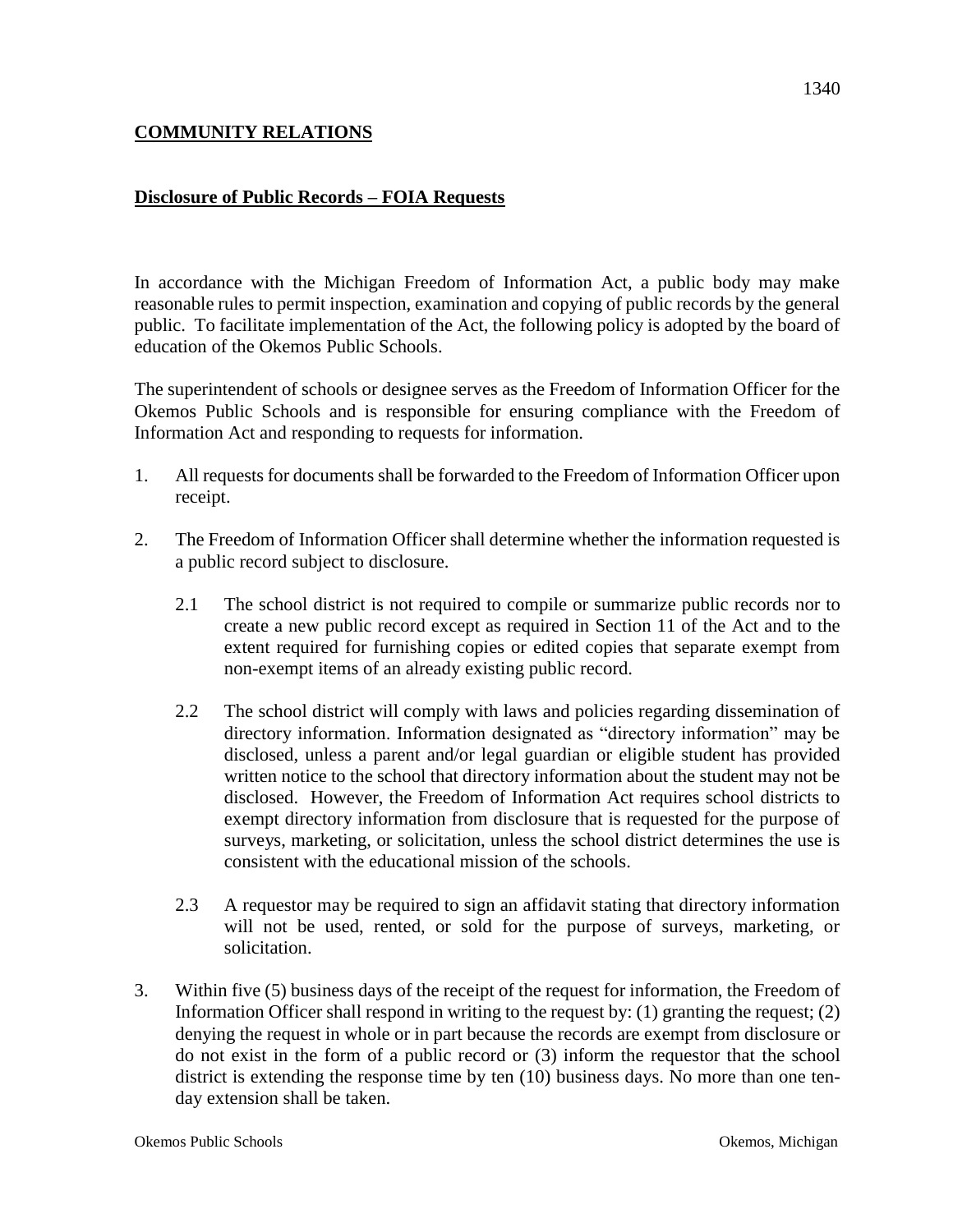### **Disclosure of Public Records – FOIA Requests** 1340 Page 2

- 4. If the request has been denied in whole or in part, the Freedom of Information Officer shall provide notification of the right to seek judicial review of the denial.
- 5. A requestor shall be required to reimburse the school district for the costs incurred in granting the Freedom of Information Act request if the cost to respond to the request exceeds \$50.00. Information about charging, calculating, and appealing fees is contained in the school district's written procedures and guidelines, public summary, and cost itemization documents, copies of which are available at wwww.okemosschools.net or the Superintendent's Office.
- 6. A good faith deposit may be required from the requestor if the estimated cost to respond to the request exceeds \$50.
- 7. The Freedom of Information Officer shall, upon request, establish a reasonable time, place and manner for the requestor to inspect, examine, make memoranda or abstracts from the school district's public records. The time for inspection and examination of such records shall be during the usual business hours of the school district.
	- 7.1 The school district may make reasonable rules necessary to protect its public records and to prevent excessive and unreasonable interference in the discharge of its function.
	- 7.2 The school district shall protect public records from loss, unauthorized alteration, mutilation or destruction.
	- 7.3 The requestor has a right to subscribe to future issuance of records that are created, issued or disseminated on a regular basis for a period of six months, after which the requestor may seek renewal of the subscription.
	- 7.4 Upon written request, the Freedom of Information Officer shall furnish a certified copy of the public record.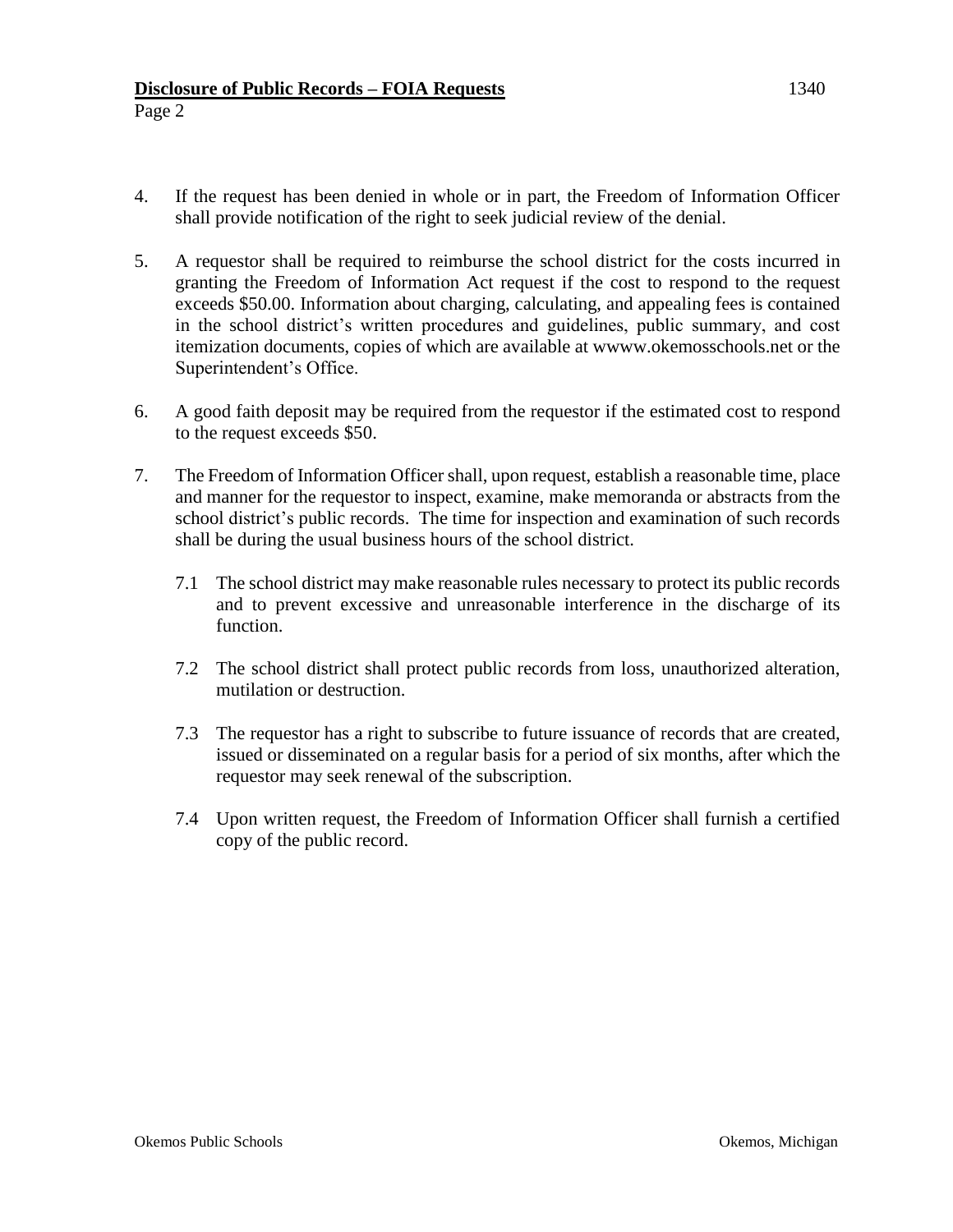### **Disclosure of Public Records – FOIA Requests** 1340 Page 3

8. The board will provide for indigent requests as provided by law and in accordance with the written procedures and guidelines and the public summary.

The Freedom of Information Officer shall maintain a Freedom of Information Act request file that will contain the name and address of the person making the request, date of receipt, the public record or records requested, disposition of the request (granted or denied), and the amount of fee charged. A copy of all written requests will be kept for at least one year.

> Reference: Freedom of Information Act, *MCL 15.231, et. seq.* No Child Left Behind Act 2002 Board Policy 5125: Student Records

Policy Adopted: 01-04-88 Amended: 06-22-15 Reviewed:

Okemos Public Schools Okemos, Michigan